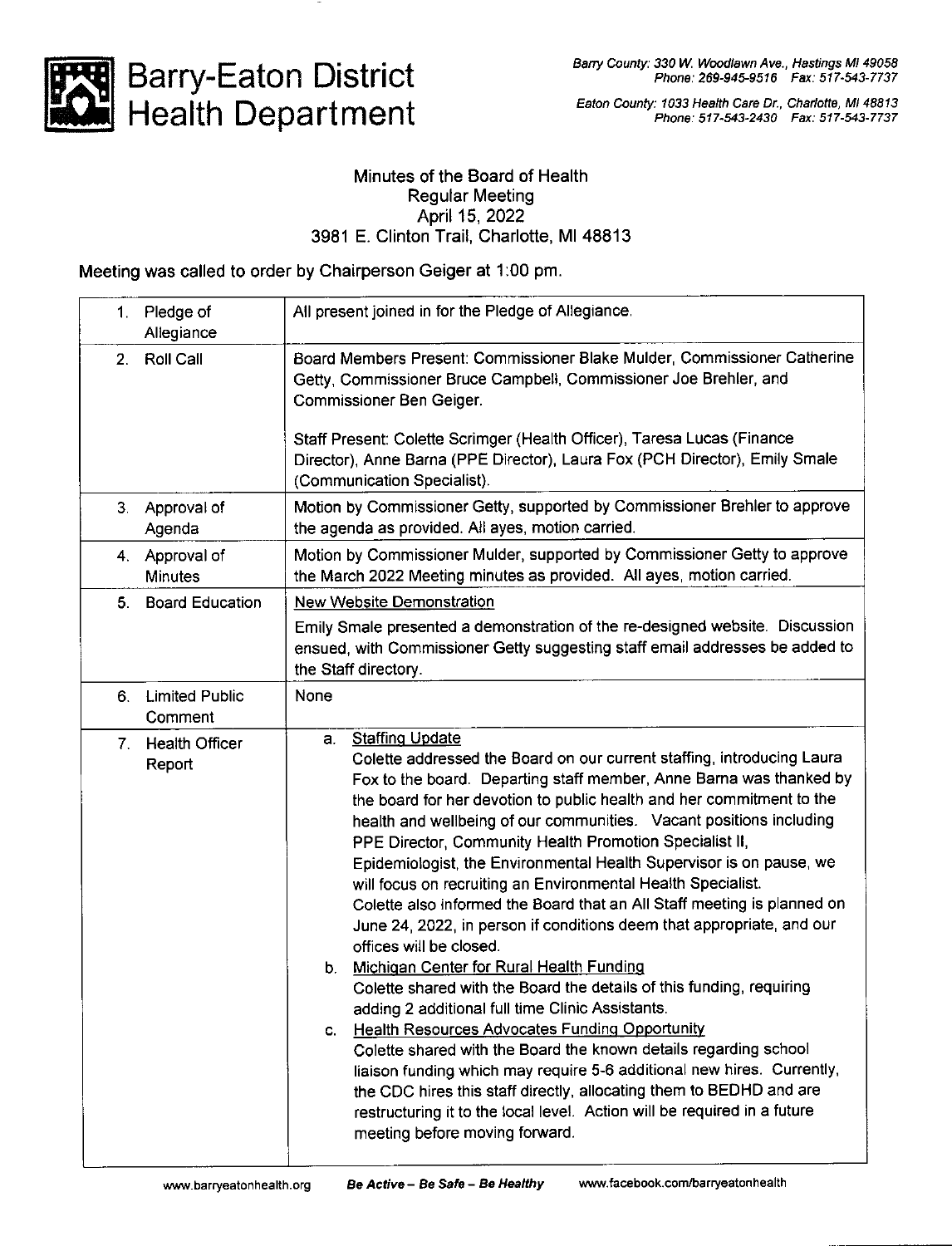|                                                                | Approval of Monthly Revenue and Expenditures Report<br>a.                                                                                                                                                                                                                                                                                                                                                                                                                                                                                                                                                                                                                                                                                                                                                                                                                                                                                                                                                                                                                                                                                                                                                                                                  |
|----------------------------------------------------------------|------------------------------------------------------------------------------------------------------------------------------------------------------------------------------------------------------------------------------------------------------------------------------------------------------------------------------------------------------------------------------------------------------------------------------------------------------------------------------------------------------------------------------------------------------------------------------------------------------------------------------------------------------------------------------------------------------------------------------------------------------------------------------------------------------------------------------------------------------------------------------------------------------------------------------------------------------------------------------------------------------------------------------------------------------------------------------------------------------------------------------------------------------------------------------------------------------------------------------------------------------------|
| 8. Finance/Personnel<br>Committee<br><b>Old Business</b><br>9. | Motion by Commissioner Mulder, supported by Commissioner Getty to<br>approve the monthly revenue and expenditures report for February<br>2022 as presented. Roll call vote: Getty - YES, Campbell - YES,<br>Brehler - YES, Geiger - YES, Mulder - YES. Motion carried.<br>b. Approval of Payables<br>Motion by Commissioner Getty, supported by Commissioner Brehler to<br>approve the February 2022 payables in the amount of \$233,826.29 Roll<br>call vote: Geiger - YES, Brehler - YES, Campbell - YES, Getty - YES,<br>Mulder - YES. Motion carried.<br>Approval of 2.0 FTE Clinic Assistant positions<br>C.<br>Motion by Commissioner Mulder, supported by Commissioner Brehler<br>to add 1.0 FTE Clinic Assistant positions to the budget to be funded<br>through the Michigan Center for Rural Health funding. Roll call vote:<br>Geiger - YES, Brehler - YES, Campbell - YES, Getty - YES, Mulder -<br>YES. Motion carried.<br><b>Enterprise Fleet Services Proposal</b><br>a.<br>Commissioner Brehler presented the results of the Sub-Committee's<br>findings. Motion by Commissioner Campbell, supported by<br>Commissioner Brehler to authorize Colette Scrimger to execute<br>contracts with Enterprise Fleet Management for the leasing and |
|                                                                | maintenance of 19 vehicles for use by staff business activities. Roll call<br>vote: Geiger - YES, Brehler - YES, Campbell - YES, Getty - YES,<br>Mulder - YES: Motion carried.                                                                                                                                                                                                                                                                                                                                                                                                                                                                                                                                                                                                                                                                                                                                                                                                                                                                                                                                                                                                                                                                             |
| 10. Correspondence                                             | <b>NONE</b>                                                                                                                                                                                                                                                                                                                                                                                                                                                                                                                                                                                                                                                                                                                                                                                                                                                                                                                                                                                                                                                                                                                                                                                                                                                |
| 11. Limited Public<br>Comment                                  | <b>NONE</b>                                                                                                                                                                                                                                                                                                                                                                                                                                                                                                                                                                                                                                                                                                                                                                                                                                                                                                                                                                                                                                                                                                                                                                                                                                                |
| 12. Board Member<br>Comments                                   | Commissioner Campbell appreciated working with Brehler and Scrimger on the<br>Enterprise Fleet sub-committee.                                                                                                                                                                                                                                                                                                                                                                                                                                                                                                                                                                                                                                                                                                                                                                                                                                                                                                                                                                                                                                                                                                                                              |
|                                                                | Commissioners Mulder and Getty provided an update regarding their<br>assignment to the Leadership Training sub-committee.                                                                                                                                                                                                                                                                                                                                                                                                                                                                                                                                                                                                                                                                                                                                                                                                                                                                                                                                                                                                                                                                                                                                  |
|                                                                | Commissioner Brehler discussed the May BOH Meeting.                                                                                                                                                                                                                                                                                                                                                                                                                                                                                                                                                                                                                                                                                                                                                                                                                                                                                                                                                                                                                                                                                                                                                                                                        |
|                                                                | Commissioner Geiger discussed the changes that have occurred for the<br>organization and appreciates the good heart and soul of our staff.                                                                                                                                                                                                                                                                                                                                                                                                                                                                                                                                                                                                                                                                                                                                                                                                                                                                                                                                                                                                                                                                                                                 |
| 13. Adjournment                                                | The Chair adjourned the meeting at 1:42pm.                                                                                                                                                                                                                                                                                                                                                                                                                                                                                                                                                                                                                                                                                                                                                                                                                                                                                                                                                                                                                                                                                                                                                                                                                 |

Ben Geiger, Chair Penculara Colette Scrimger, Health Officer Alus Blake M